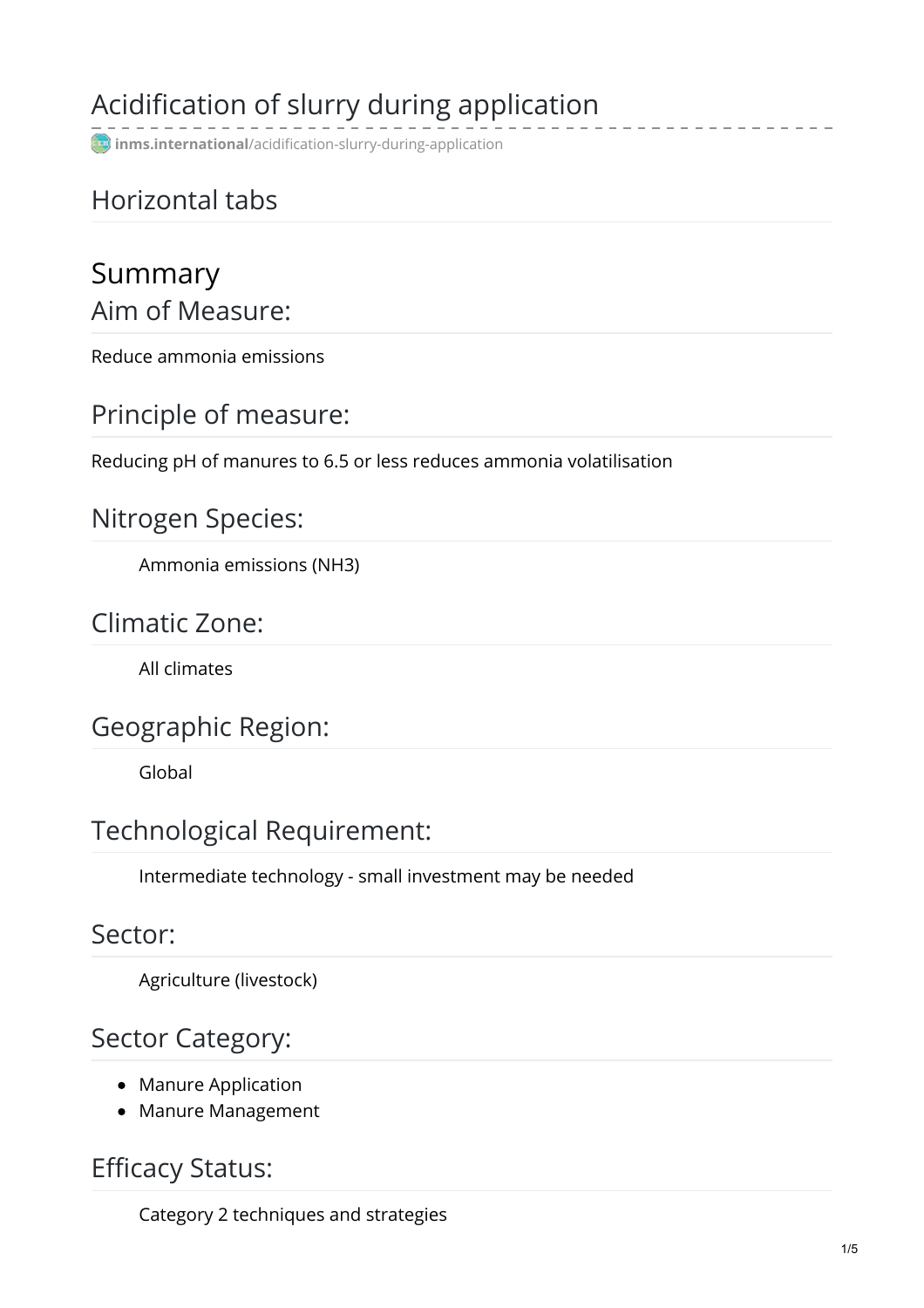#### Medium

## Relationships with other measures:

This technique can be combined with the measure 'Acidification of slurry in housing' for cattle and pigs. In combination of these measure the ammonia emission potential increases.

# Measure Description

# Measure overview:

Acidification of liquid manure (i.e. slurry) can significantly reduce ammonia volatilisation. Acids can be added to slurry during storage but also during application of slurry to land (see (figure 1). Acids commonly used include sulphuric acid, but also phosphoric acid and nitric acid. Acidification of manures is one of the most effective measures to reduce ammonia emissions, and comparable in terms of ammonia reductions to those achieved by liquid manure injection (UBA 2019). Acidification can be carried out in the barn, during slurry storage or during spreading.

The pH value of slurry at the time it is applied to land is typically higher than 7.0 and can be higher than 8.0. Reducing slurry pH value from 7.5 to 6.5 has been shown to reduce NH3 emissions by over 60%. Although field measurements do not always show such a clear relationship between slurry pH and total NH $_3$  emission this measure is a reliable mean to reduce ammonia emissions (European Commission, 2017).

Most field trials have used sulphuric acid to reduce the pH value of slurry. The amount of sulphuric acid needed for a tonne of slurry is approximately 2.5 to 3 litres. This corresponds to about 4.6–5.5 kg of acid for each tonne of raw slurry, to reduce the pH to between 5.5 and 6. However, adding too much sulphuric acid result in the production of hydrogen sulphide, which can cause odour problems and health and safety issues. Acidification with sulphuric acid (or phosphoric acid) can add nutrient concentrations (i.e. sulphur or phosphorus) in the slurry and should be monitored to ensure excess nutrient are not applied to soils (UBA, 2019).

## How to implement the measure:

When acidification is carried out immediately before spreading the slurry in the tank is continuously acidified in a system directly mounted on the slurry spreader. In this case, the acidified slurry is spread with standard equipment (e.g. trailing hoses) and an additional acid tank is placed in front of the tractor or on the drawbar of the tank wagon (Figure 1).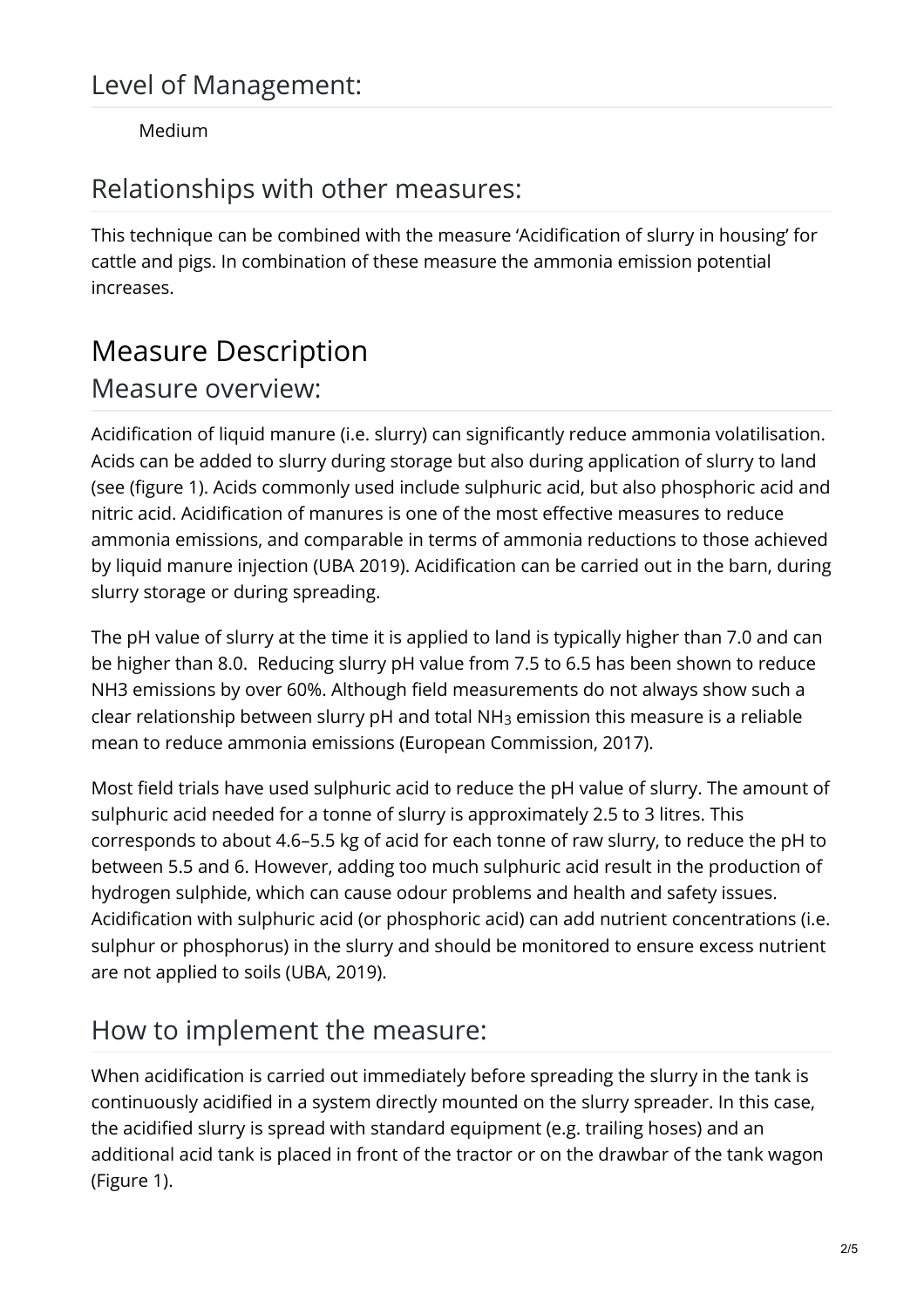## Co-benefits and trade offs:

Nitric acid has the advantage of increasing the slurry nitrogen content so giving a more balanced NPK (nitrogen-phosphorus-potassium) fertilizer but has the potentially large disadvantage of nitrification – denitrification mediated nitrous oxide production and associated pH rise. If nitric acid is used the pH of the slurry needs to be reduced to around 4.0 in order to avoid nitrification and denitrification and the production of unacceptable quantities of nitrous oxide.

Acidification of slurry to reduce ammonia emissions increases the amount of slurrynitrogen available for crop uptake thereby reducing the need for nitrogen fertilizer application. This reduce greenhouse gas emissions associated with the manufacture and application of nitrogen fertilizers.

The changes in the manure properties induced by acidification can improve plant availability of other nutrient contained in the slurry (e.g. nitrogen, phosphorus, magnesium and calcium). Improving plant uptake of nutrients in the manures, can reduce potential leaching and nitrous oxide gas emission from the soil (UBA, 2019)

## Challenges:

Handling strong acids on farms is hazardous. A fully automated system, with no manual contact with sulphuric acid and automated management of the slurry (including discharging operations) is needed to ensure the safety of farm staff. However, the acidification of slurry in slurry stores and during spreading is possible without danger, and numerous technical solutions are available on the market (UBA 2019)

The technique may lead to marginal soil acidification, increasing the need for liming. All practical experience shows this is a minor issue corresponding to less than 10% of the additional liming needed. Theoretically, 1.4 kg lime should be enough to neutralise each kg of sulphuric acid used for slurry acidification (UBA 2019).

## Measure Efficiency Indicator for the efficiency of the measure:

| <b>Nitrogen Species</b> | % reduction in N losses from reference<br>system |
|-------------------------|--------------------------------------------------|
| Ammonia                 |                                                  |
| Ammonium Nitrate        |                                                  |
| Nitrogen Dioxide        |                                                  |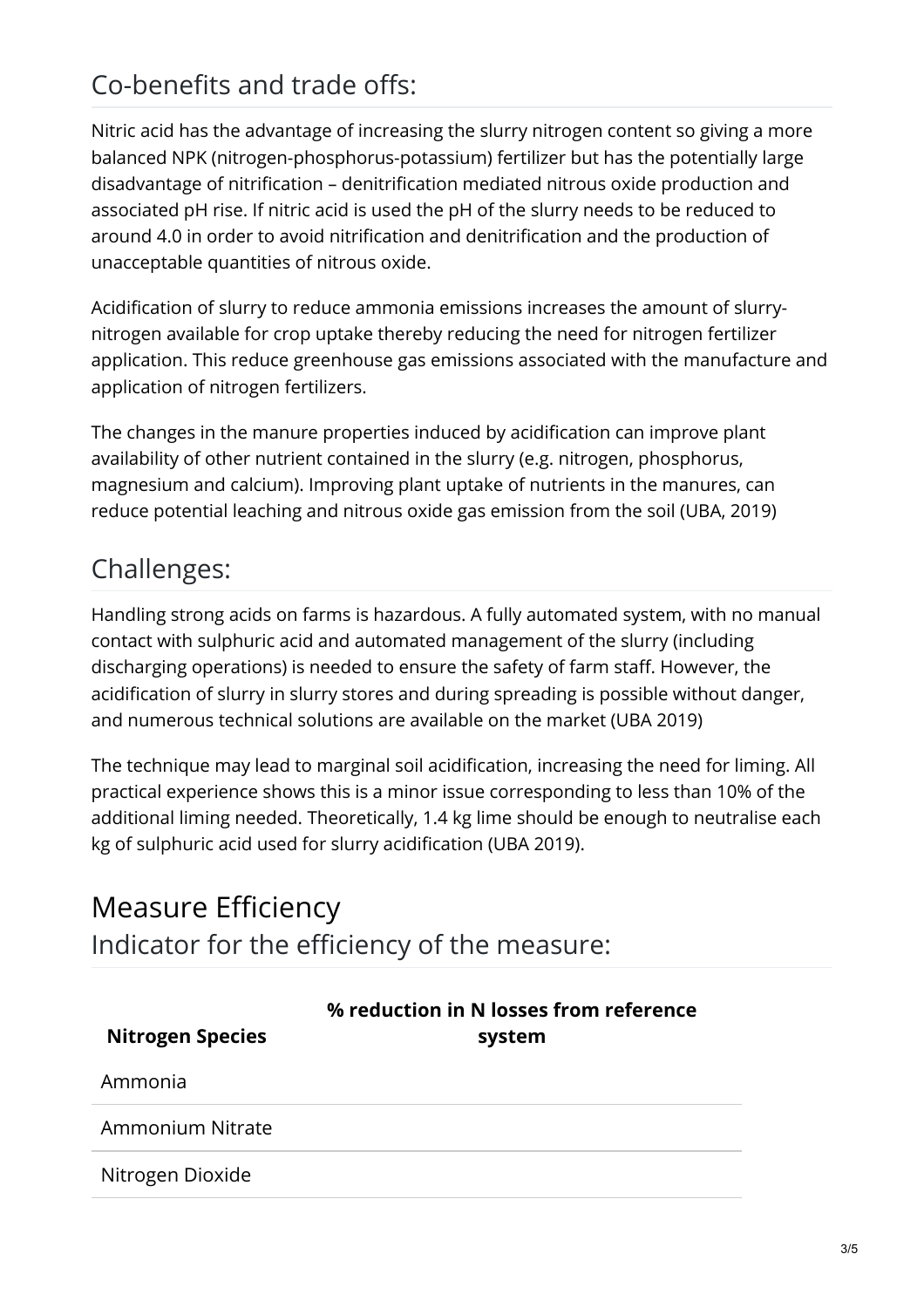| <b>Nitrogen Species</b> | % reduction in N losses from reference<br>system |
|-------------------------|--------------------------------------------------|
| Nitrous Oxide           |                                                  |
| <b>NO<sub>x</sub></b>   |                                                  |
| Nr                      |                                                  |
|                         |                                                  |

Total N

## Finanacial Implications Overview of cost:

An additional cost of approximately €20 per ha is reported where acidified slurry is applied during landspreading; this extra cost includes depreciation of the investment.

## Financial Implications table definitions:

| <b>Types of Cost</b>                           | US \$ |
|------------------------------------------------|-------|
| Cost savings and production benefits           |       |
| Capital costs of implementing this measure     |       |
| Operational costs of implementing this measure |       |

## Refs and Further Info

### References:

Bittman, S., M. Dedina, C.M. Howard, O. Oenema, and M.A. Sutton. 2014. Options for ammonia mitigation: Guidance from the UNECE Task Force on Reactive Nitrogen.

## Further Information:

Bittman, S., M. Dedina, C.M. Howard, O. Oenema, and M.A. Sutton. 2014. Options for ammonia [mitigation:](http://www.clrtap-tfrn.org/sites/clrtap-tfrn.org/files/documents/AGD_final_file.pdf) Guidance from the UNECE Task Force on Reactive Nitrogen.

Authors Authors: